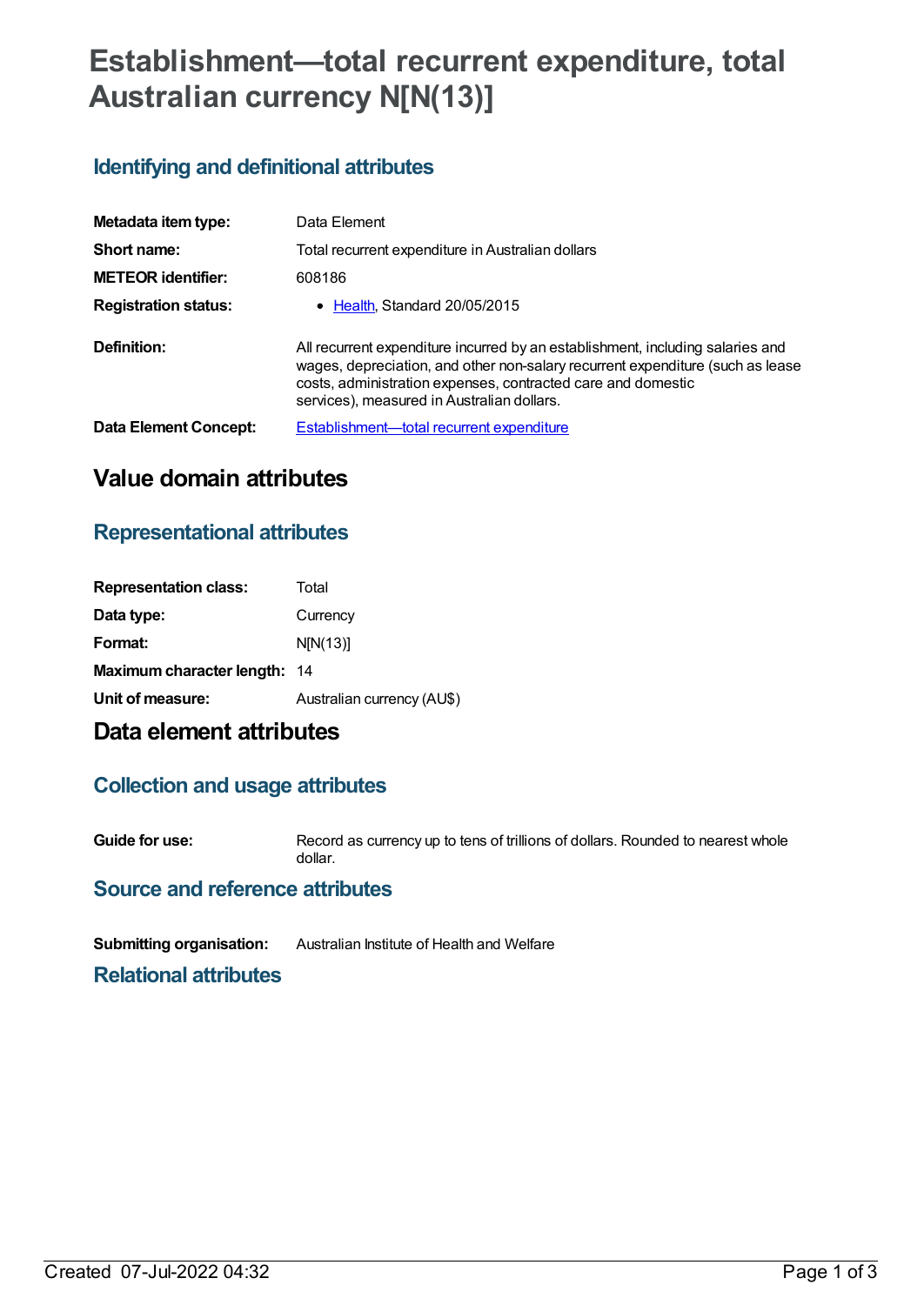See also **[Establishment—total](https://meteor.aihw.gov.au/content/540184) recurrent expenditure, National Health Reform** Agreement 2011 product streams code N[N]

• [Health](https://meteor.aihw.gov.au/RegistrationAuthority/12), Superseded 03/11/2016

See also Establishment-total recurrent expenditure, National Health Reform Agreement 2011 product streams code NIN1

- ACT Health [\(retired\)](https://meteor.aihw.gov.au/RegistrationAuthority/9), Candidate 10/08/2018
- [Health](https://meteor.aihw.gov.au/RegistrationAuthority/12), Superseded 17/10/2018

See also **[Establishment—total](https://meteor.aihw.gov.au/content/643186) recurrent expenditure, National Health Reform** Agreement 2011 product streams code N[N]

• [Health](https://meteor.aihw.gov.au/RegistrationAuthority/12), Superseded 25/01/2018

Supersedes **[Establishment—total](https://meteor.aihw.gov.au/content/540165) recurrent expenditure, total Australian currency** N[N(8)]

• [Health](https://meteor.aihw.gov.au/RegistrationAuthority/12), Superseded 20/05/2015

## **Implementation in Data Set**

Specifications: Total recurrent [expenditure](https://meteor.aihw.gov.au/content/608182) on National Health Reform Agreement product streams data element cluster[Health,](https://meteor.aihw.gov.au/RegistrationAuthority/12) Superseded 03/11/2016

### *DSS specific information:*

Expenditure reported against this is estimated by jurisdictions. The costing methodology used in preparation of data for the National Hospital Costing Data Collection should also be applied in the generation for data for this item.

Total recurrent [expenditure](https://meteor.aihw.gov.au/content/643016) on National Health Reform Agreement product streams data element cluster[Health,](https://meteor.aihw.gov.au/RegistrationAuthority/12) Superseded 25/01/2018

### *Implementation start date:* 01/07/2017

*DSS specific information:*

Expenditure reported against this is estimated by jurisdictions. The costing methodology used in preparation of data for the National Hospital Costing Data Collection should also be applied in the generation for data for this item.

Total recurrent [expenditure](https://meteor.aihw.gov.au/content/679213) on National Health Reform Agreement product streams data element clusterACT Health [\(retired\)](https://meteor.aihw.gov.au/RegistrationAuthority/9), Candidate 10/08/2018 [Health](https://meteor.aihw.gov.au/RegistrationAuthority/12), Superseded 17/10/2018

*Implementation start date:* 01/07/2018

*DSS specific information:*

Expenditure reported against this is estimated by jurisdictions. The costing methodology used in preparation of data for the National Hospital Costing Data Collection should also be applied in the generation for data for this item.

Total recurrent [expenditure](https://meteor.aihw.gov.au/content/718209) on National Health Reform Agreement product streams data element cluster[Health,](https://meteor.aihw.gov.au/RegistrationAuthority/12) Standard 18/12/2019